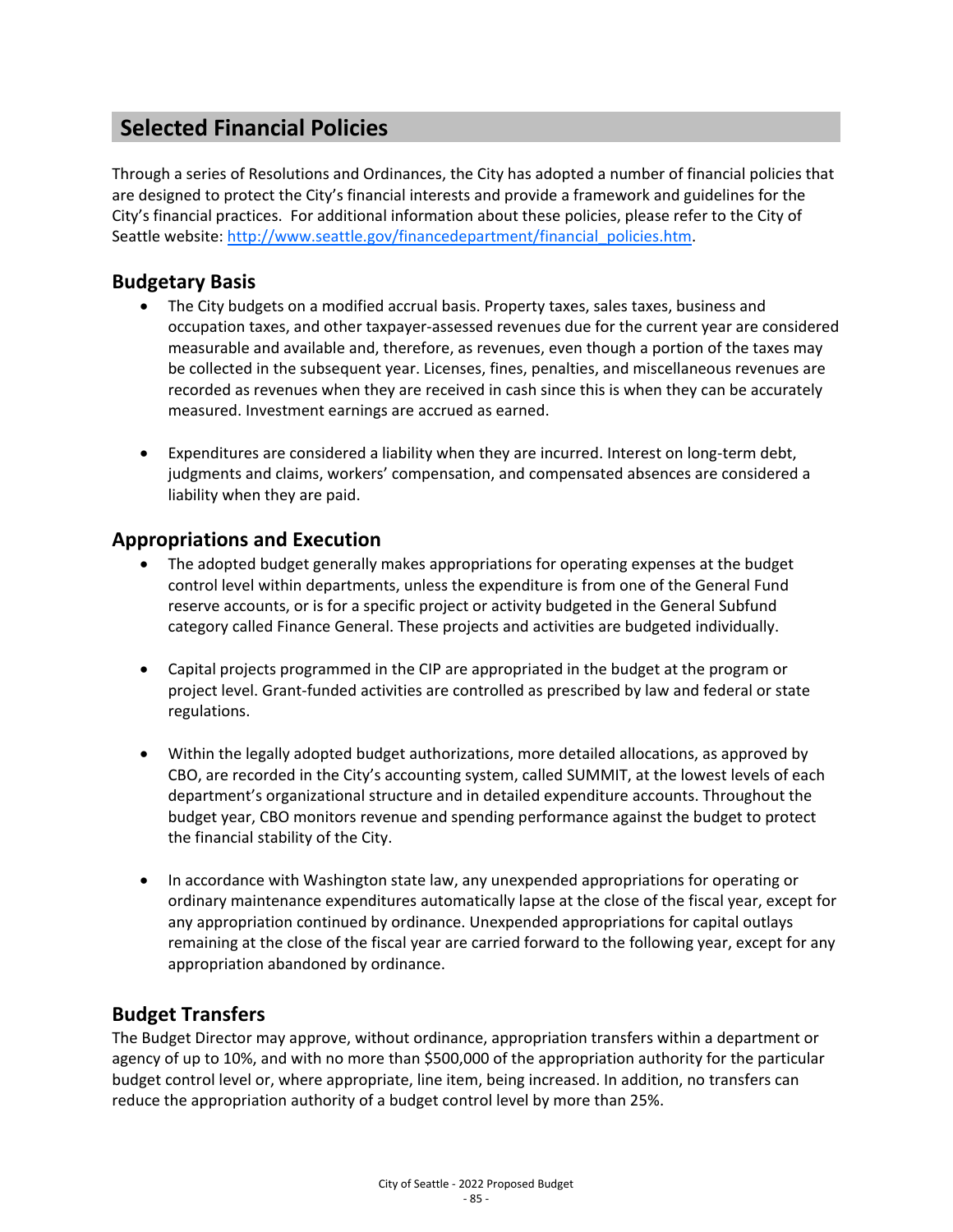# **Debt Policies**

- The City of Seattle seeks to maintain the highest possible credit ratings for all categories of short- and long-term General Obligation debt that can be achieved without compromising delivery of basic City services and achievement of adopted City policy objectives.
- The City will reserve \$100 million of legal limited tax (councilmanic) general obligation debt capacity, or 12% of the total legal limit, whichever is larger, for emergencies. The 12% reserve is now significantly greater than \$100 million.
- Except in emergencies, net debt service paid from the General Subfund will not exceed 9% of the total General Fund budget. In the long run, the City will seek to keep net debt service at 7% or less of the General Fund budget.

# **General Fund - Fund Balance and Reserve Policies**

- State law allows the City to maintain an emergency reserve at a maximum statutory-authorized level of 37.5 cents per \$1,000 of assessed property value in the city. The City's previous practice had been to fully fund the emergency reserve to this maximum limit. However, over the past several years assessed values have undergone significant growth and are expected to continue at a rate that far outpaces the projected City's revenue growth rate. In 2017 the City modified the existing financial policies for the Emergency Subfund (ESF) to establish a minimum balance of \$60 million, and to adjust that level each year with the rate of inflation. This implies that the ESF would continue to grow, but at somewhat lower rate than under the previous policy. This policy change strikes a balance between ensuring that resources will be available to address unanticipated expenditures and making resources available to address current needs.
- Annual contributions of 0.50% of forecasted tax revenues are automatically made to the Revenue Stabilization Account of the Cumulative Reserve Subfund (commonly referred to as the "Rainy Day Fund").<sup>[1](#page-1-0)</sup> In addition, 50% of any unanticipated excess General Subfund fund balance at year's end is automatically contributed to the Rainy Day Fund. These automatic contributions are temporarily suspended when the forecasted nominal tax growth rate is negative or when the total value of the Rainy Day Fund exceeds 5% of total tax revenues. In addition to the automatic contributions, the City may also make contributions to the Rainy Day Fund via ordinance. Expenditures from the Rainy Day Fund require the approval of a majority of the members of the Seattle City Council and must be informed by the evaluation of out-year financial projections.

# **Other Citywide Policies**

- As part of the Mayor's budget proposal, the Executive develops a revenue estimate that is based on the best available economic data and forecasts.
- The City intends to adopt rates, fees, and cost allocation charges no more often than biennially. The rate, fee, or allocation charge structures may include changes to take effect at

<span id="page-1-0"></span> $1$  The 0.50% contribution is lowered to 0.25% of forecasted tax revenues for any year immediately following the suspension of contributions as a result of negative nominal tax revenue growth.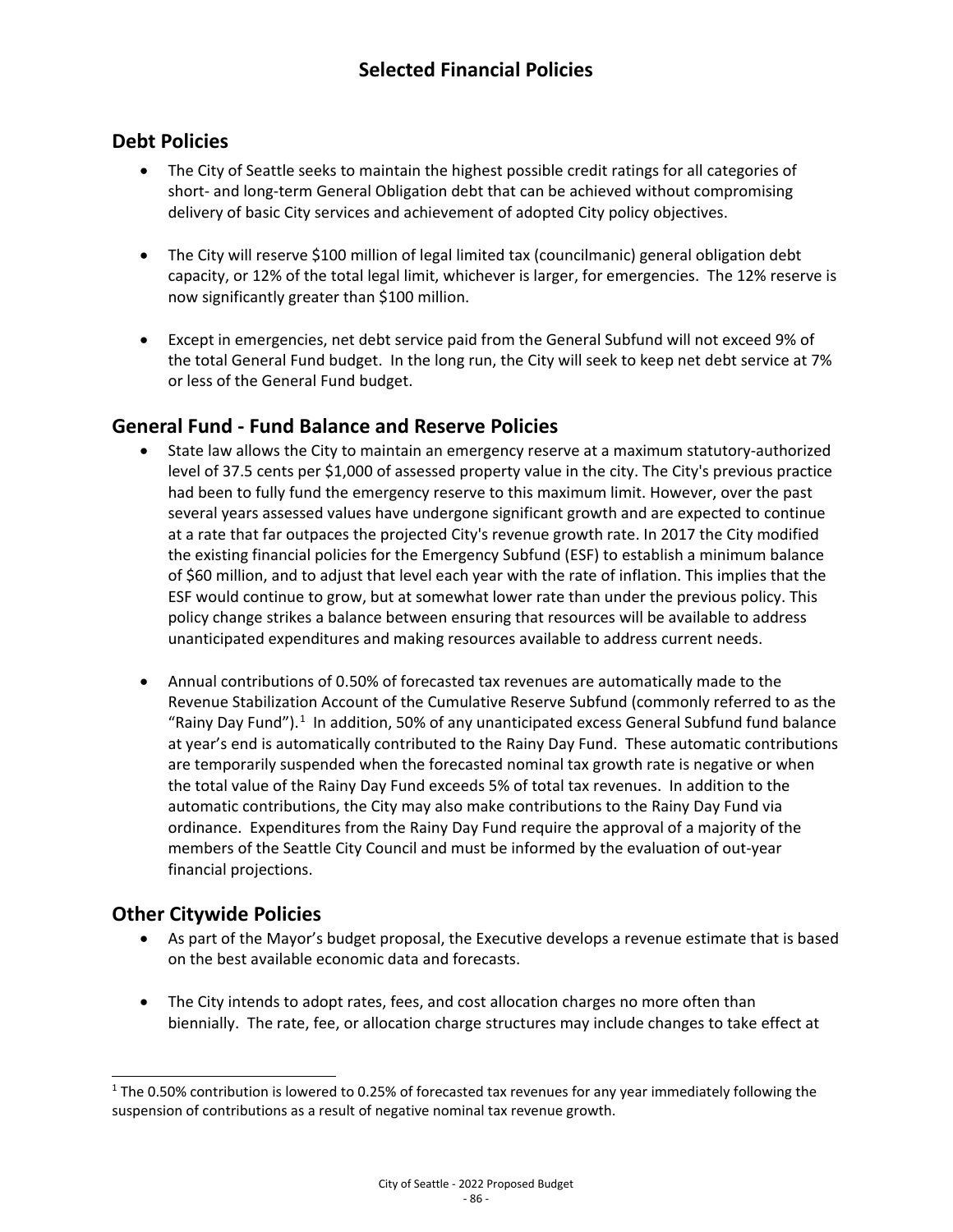# **Selected Financial Policies**

specified dates during or beyond the biennium. Other changes may still be needed in the case of emergencies or other unanticipated events.

- In general, the City will strive to pay for general government current operating expenditures with current revenues, but may use fund balance or other resources to meet these expenditures. Revenues and expenditures will be monitored throughout the year.
- In compliance with State law, no City fund whose purpose is restricted by state or local law shall be used for purposes outside of these restrictions.
- Working capital for the General Fund and operating funds should be maintained at sufficient levels so that timing lags between revenues and expenditures are normally covered without any fund incurring negative cash balances for greater than 90 days. Exceptions to this policy are permitted with prior approval by the City Council.